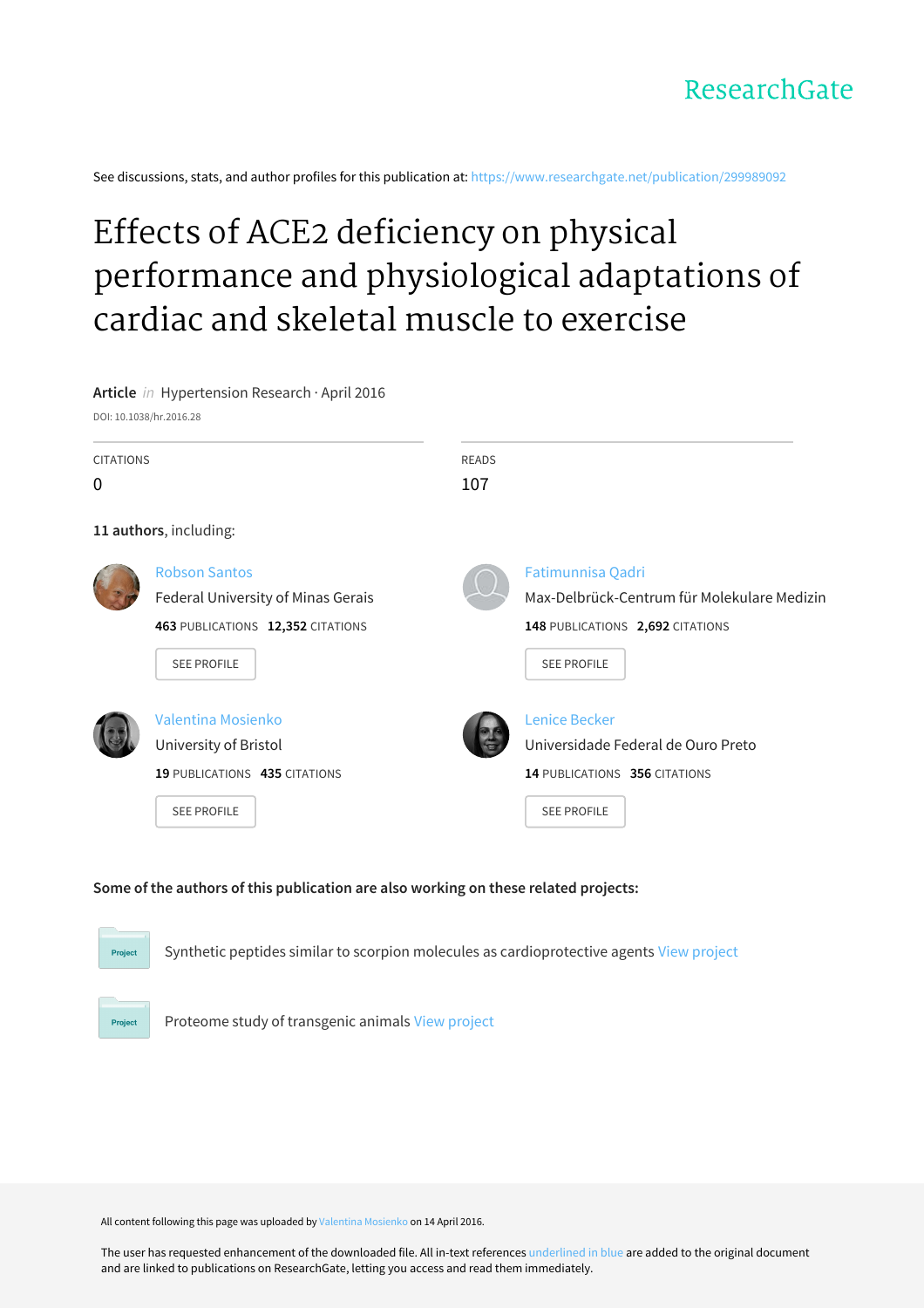# Effects of ACE2 deficiency on physical performance and physiological adaptations of cardiac and skeletal muscle to exercise

Daisy Motta-Santos<sup>1,2</sup>, Robson Augusto Souza dos Santos<sup>1,2</sup>, Marilene Oliveira<sup>1,2</sup>, Fatimunnisa Qadri<sup>3</sup>, Marko Poglitsch<sup>4</sup>, Valentina Mosienko<sup>3,9</sup>, Lenice Kappes Becker<sup>5</sup>, Maria Jose Campagnole-Santos<sup>1,2</sup>, Joseph M Penninger<sup>6</sup>, Natalia Alenina<sup>1,3</sup> and Michael Bader<sup>1,3,7,8</sup>

The renin–angiotensin system (RAS) is related to physiological adaptations induced by exercise. Angiotensin-converting enzyme (ACE) 2 is a major regulator of the RAS in tissues, as it metabolizes angiotensin (Ang) II to Ang- $(1-7)$ . The aim of this study was to determine the effects of ACE2 deficiency on physical performance and physiological adaptations induced by voluntary running. Physical performance, body composition and plasma angiotensin levels, as well as tissue morphology and gene expression of RAS components in the left ventricle (LV) and skeletal muscle (gastrocnemius), were evaluated in ACE2-deficient (ACE2<sup>-/y</sup>) and wild-type (ACE2<sup>+/y</sup>) mice after 6 weeks of voluntary wheel running. ACE2<sup>-/y</sup> mice run less than ACE2<sup>+/y</sup> mice  $(19 + 4.7 \text{ vs. } 26 + 12.6 \text{ revolutions per day} \times 100, P < 0.01)$ . The ACE2<sup>+/y</sup> group presented a lower fat mass  $(15 + 1.1\%)$  and higher muscle mass (76.6  $\pm$  1.6%) after 6 weeks of voluntary running compared with the sedentary control group (fat mass:  $18.3 + 2.1\%$ ; muscle mass: 72.7 + 2.2). However, no change in body composition was observed in ACE2<sup>−/y</sup> mice after exercise. Heart and skeletal muscle hypertrophy was observed only in trained ACE2<sup>+/y</sup> mice. Besides a small decrease in Ang I in ACE2<sup>−/y</sup> mice, plasma levels of angiotensin peptides remained unchanged by exercise or ACE2 deficiency. In the LV of trained animals, AT2 gene expression was higher in ACE2<sup>+/y</sup> compared with ACE2<sup>-/y</sup> mice. ACE2 deficiency leads to an increase in AT1 gene expression in skeletal muscle. ACE expression in soleus was increased in all exercised groups. ACE2 deficiency affects physical performance and impairs cardiac and skeletal muscle adaptations to exercise.

Hypertension Research advance online publication, 7 April 2016; doi[:10.1038/hr.2016.28](http://dx.doi.org/10.1038/hr.2016.28)

Keywords: angiotensin-converting enzyme 2; angiotensin-(1-7); cardiac remodeling; gene expression; voluntary exercisem

# INTRODUCTION

Physical exercise training has been shown to be effective in the prevention and treatment of cardiovascular diseases.<sup>1-4</sup> There is considerable evidence that the renin–angiotensin system (RAS) is involved in physiological adaptations induced by exercise. Studies suggest that the cardioprotective and antihypertensive mechanisms of exercise are associated with reductions in angiotensin-converting enzyme (ACE) activity and angiotensin (Ang) II levels.<sup>5,[6](#page-7-0)</sup> In rats, swimming training increases Ang-(1–7) and Mas expression in the heart.<sup>[7](#page-7-0)</sup> In addition, oral treatment with Ang-(1-7) and exercise training produce similar cardiovascular effects in spontaneously hypertensive rats.<sup>[8](#page-7-0)</sup>

ACE2 is an enzyme homologous to ACE that cleaves the peptide Ang II to generate Ang-(1–7). The ACE2/Ang-(1–7)/Mas axis represents a significant protective system in pathological conditions as demonstrated in several studies.<sup>9–[12](#page-7-0)</sup> Oral treatment with Ang- $(1–7)$ reduces the risk and severity of cardiovascular diseases<sup>[13,14](#page-7-0)</sup> and the absence of Mas, the Ang-(1–7) receptor, leads to cardiovascular and metabolic impairments in mice[.15](#page-7-0)

Mice with disrupted ACE2 gene showed impaired cardiac contractility, increased Ang II levels and upregulated expression of hypoxia-induced genes in the heart.<sup>16</sup> Furthermore, these mice presented adverse ventricular remodeling after myocardial infarction by potentiation of Ang II effects through the AT1 receptor.<sup>17</sup> We hypothesized that lack of ACE2 may also impair physiological adaptations due to physical exercise. Thus, the aim of the present study was to determine the effect of voluntary wheel running on the heart and skeletal muscle in ACE2<sup>-/y</sup> mice.

<sup>9</sup>Current address: School of Physiology and Pharmacology, University of Bristol, Bristol, UK

<sup>&</sup>lt;sup>1</sup>National Institute of Science and Technology in Nanobiopharmaceutics and Physiology and Biophysics Department, UFMG, Belo Horizonte, Brazil; <sup>2</sup>Cardiology Institute of Ric Grande do Sul, University Foundation of Cardiology, Porto Alegre, Brazil; <sup>3</sup>Max Delbruck Center for Molecular Medicine, Berlin, Germany; <sup>4</sup>Attoquant Diagnostics, Vienna, Austria;<br><sup>5</sup>Sports, Contex, Eoderal University of <sup>5</sup>Sports Center, Federal University of Ouro Preto, Ouro Preto, Brazil; <sup>6</sup>IMBA, Institute of Molecular Biotechnology of the Austrian Academy of Sciences, Vienna, Austria;<br><sup>7</sup>Charité University Modisine Berlin Berlin Corma <sup>7</sup>Charité-University Medicine Berlin, Berlin, Germany; <sup>8</sup>Institute for Biology, University of Lübeck, Lübeck, Germany.<br><sup>9</sup>Current address, School of Physiology and Pharmacology, University of Pristal, Rristal UK.

Correspondence: Professor M Bader, Max-Delbrück-Center for Molecular Medicine (MDC), Robert-Rössle-Strasse 10, D-13125 Berlin-Buch, Germany. E-mail: [mbader@mdc-berlin.de](mailto:mbader@mdc-berlin.de)

Received 6 October 2015; revised 21 February 2016; accepted 22 February 2016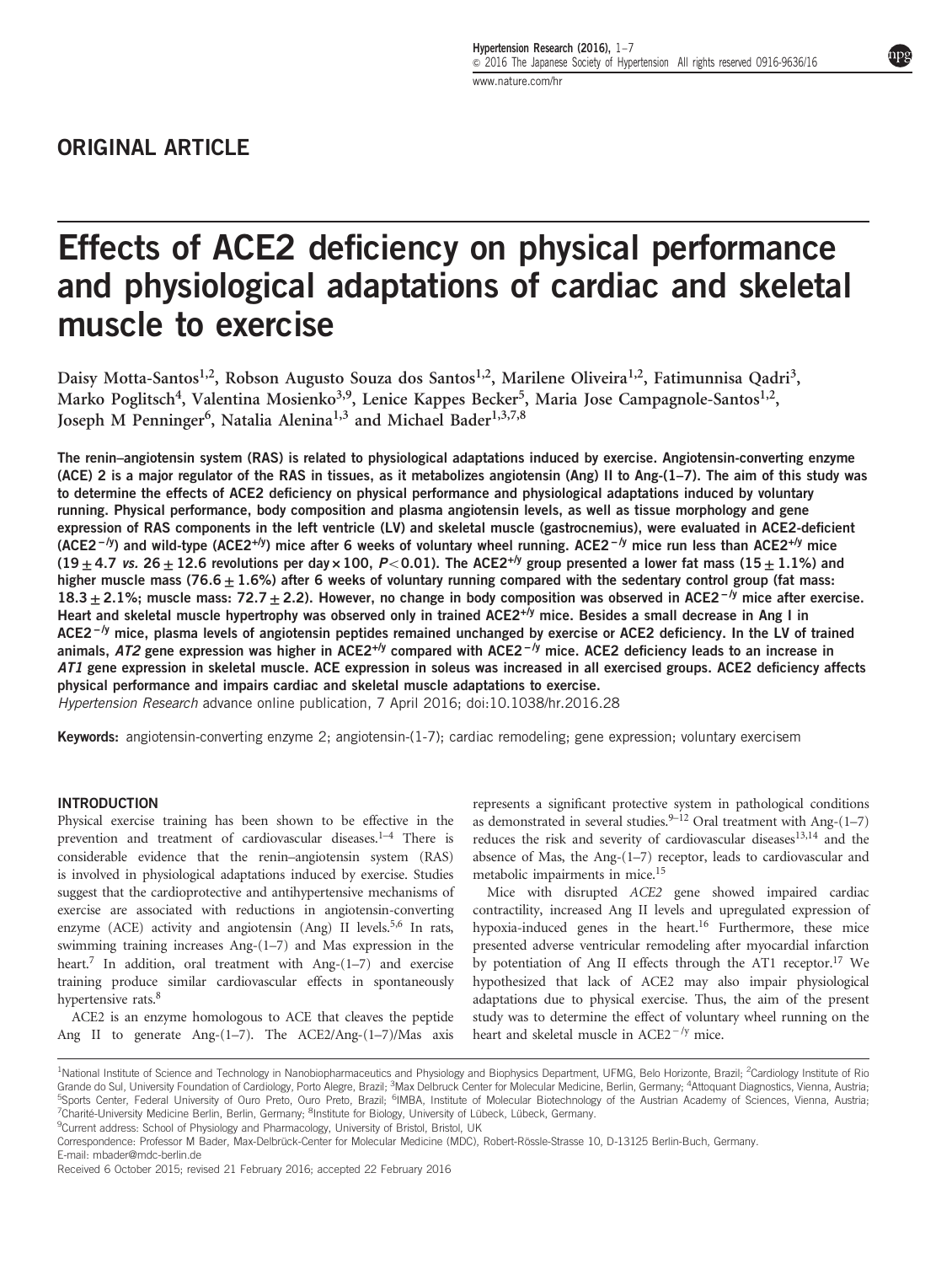# <span id="page-2-0"></span>**METHODS**

# Experimental animals

The animals used in the study consisted of  $C57BL/6$  male mice  $(ACE2^{+/y})$  and ACE2<sup>-/y</sup>) separated into sedentary or trained groups (n=6–8 per group). Animals were 8 to 12 weeks of age and weighed between 26 and 30 g. They received food and water *ad libitum* and were kept in light/dark cycle of 12 h each with the temperature maintained between 22 and 25 °C and relative humidity between 60 and 65%. All experimental protocols were approved by the local Ethics Committee of the State of Berlin (LAGESO).

# Aerobic training protocol

Exercise training (Exe) was performed with a voluntary activity wheel (11.5 cm diameter) placed inside the cage for 6 weeks (42 days). The activity wheel was connected to a computer (Tiny Tag, Gemini Data Loggers, Chichester, UK) to measure the number of rotations performed by the animals. Groups of sedentary animals (Sed) were used as controls. In all groups, only one animal was kept per cage.

After 6 weeks, all groups underwent an analysis of their body composition by nuclear magnetic resonance (LF90II; Bruker Optics Inc., Billerica, MA, USA).

# Cardiac and skeletal muscle analysis

The running wheels were removed from the cages 48 h before the killing of the animals, to avoid acute effects of exercise. Blood was collected by cardiac puncture after anesthesia (ketamine 100 mg kg<sup>-1</sup> and rompum 2 g per 10 g body weight). The heart was quickly removed, washed with saline (0.9% NaCl) and the cardiac structures were separated in the atrium, right ventricle and left ventricular+septum (LV). The effect of voluntary training on cardiac hypertrophy was assessed by the ratio cardiac mass/body weight.

The gastrocnemius and soleus muscles were dissected (right limb for gene expression analysis and left limb for morphological analysis). Skeletal muscles were fixed in paraformaldehyde and embedded in paraffin. Five-micrometer sections were produced, deparaffinized, rehydrated and stained with hematoxylin–eosin in saturated picric acid. Sections of skeletal muscle were photographed with a  $\times 10$  objective using a AVT-Horn Sony camera (Sony, Berlin, Germany) and Zeiss Axioplan-2 (Zeiss, Jena, Germany). 25 microscopic view fields were evaluated for each of the muscle types (gastrocnemius and soleus).

#### Gene expression

The left ventricle (LV) and gastrocnemius muscle were collected immediately on dry ice and stored at −80 °C to prevent degradation of RNA. Total RNA<br>The left ventricle (LV) and gastrocnemius muscle were collected immediately<br>on dry ice and stored at −80 °C to prevent degradation of RNA. Total RNA extraction was performed using Trizol (Invitrogen, Carlsbad, CA, USA) and purified using RNeasy columns (RNeasy Mini Kit, QIAGEN, Hilden, Germany) and DNAse I (Invitrogen) treatment to avoid genomic DNA contamination. RNA quantification and purity was assessed using a spectrophotometer (ND-1000 NanoDrop, Wilmington, DE, USA) and the 260/280 ratio was >1.8. The quantitative PCR analysis (AB7900, Applied Biosystems, Foster City, CA, USA and GoTaq, Promega, Madison, WI, USA) used 40 ng of reversetranscribed RNA (cDNA) and SYBR green. Standard curves were performed with serial dilutions for the analysis of the efficiency of the primers (Biotez, Berlin, Germany) and only primers were used with an efficiency of at least 90%. Dissociation curves ('Melting Curve') were also carried out to check for the formation of primer dimers.

#### Angiotensin plasma levels

Blood samples were collected by cardiac puncture into Eppendorf tubes containing 50 μl of a protease inhibitor cocktail containing ethylenediaminetetraacetic acid (EDTA), pepstatin A, p-hydroxymercuribenzoic acid, phenanthroline and specific inhibitors for renin and aminopeptidases A and N to a final concentration of 5% v/v (Attoquant Diagnostics, Vienna, Austria) and centrifuged at 7000 r.p.m. for 8 min. The plasma samples were immediately frozen on containing 50  $\mu$ l of a protease inhibitor cocktail containing ethylenediaminete-<br>traacetic acid (EDTA), pepstatin A, p-hydroxymercuribenzoic acid, phenanthro-<br>line and specific inhibitors for renin and aminopeptidases A



Figure 1 Wheel running in ACE2<sup>+/y</sup> and ACE2<sup>-/y</sup> over 6 weeks (n=6 per group). Two-way analysis of variance (ANOVA), Tukey's post-hoc test.



Figure 2 Total heart (a) and left ventricular weight (b) corrected by body weight (mg g<sup>-1</sup>) in sedentary (sed) and trained (exe) groups of ACE2<sup>+/y</sup> and ACE2<sup>-/y</sup> mice  $(n=5-6)$ .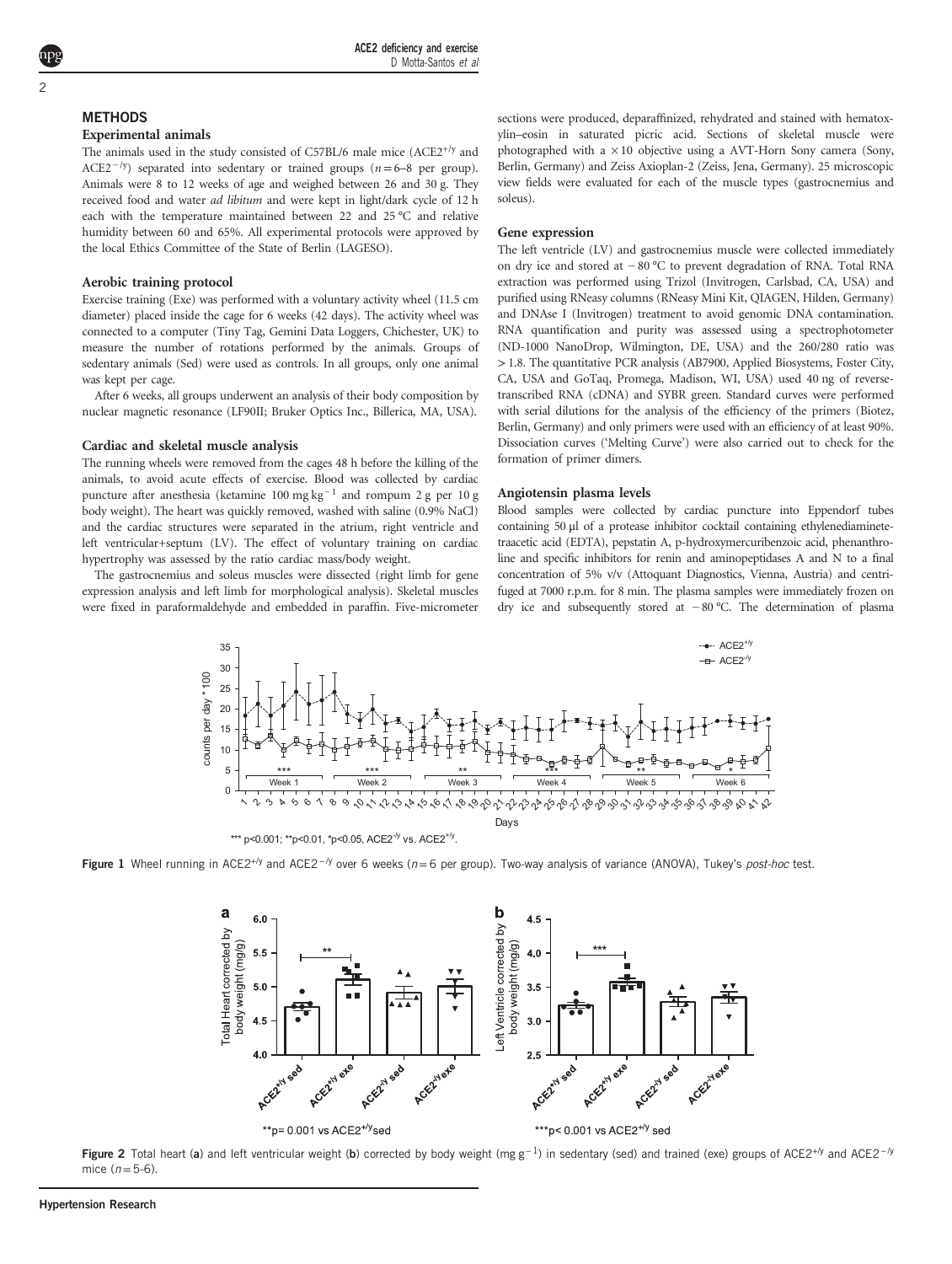<span id="page-3-0"></span>concentrations of angiotensins was performed by mass spectrometry using the RAS Fingerprint (Attoquant), which allows the simultaneous quantification of 10 angiotensin peptides in a sample of 1 ml plasma. Plasma of three animals was pooled for this measurement and four pools were analyzed per group.

# Statistical analysis

Unpaired Student's t-test was used for the comparison between the sedentary group and the trained group. Two-way analysis of variance was employed for repeated measures comparing the variables obtained before and after training. One-way analysis of variance was used for statistical analysis compa repeated measures comparing the variables obtained before and after training. One-way analysis of variance was used for statistical analysis comparing training post-hoc test was used. The significance level for all experiments was set at P≤0.05 (GraphPad Software, Inc., San Diego, CA, USA).

# RESULTS

# Physical performance

The ACE2<sup> $-$ /y</sup> Exe (n=6) showed a lower performance in the voluntary exercise wheel when compared with the  $ACE2^{+/y}$  Exe group  $(n=6)$ . The reduction in the physical performance was observed

|  | Table 1 Body composition: body weight (g), fat and lean mass (%) in                                         |
|--|-------------------------------------------------------------------------------------------------------------|
|  | ACE2 <sup>+/y</sup> sed, ACE2 <sup>+/y</sup> exe, ACE2 <sup>-/y</sup> sed and ACE2 <sup>-/y</sup> exe mice. |

|                  | Body weight (g) | $%$ Fat         | % Lean mass     |
|------------------|-----------------|-----------------|-----------------|
| $ACE2^{+/y}$ sed | $26.75 + 2.52$  | $18.26 + 2.06$  | $72.65 + 2.16$  |
| $ACE2^{+/y}$ exe | $25.98 + 1.13$  | $14.81 + 1.12*$ | $76.55 + 1.64*$ |
| $ACE2^{-/y}$ sed | $24.15 + 1.36$  | $15.94 + 0.84*$ | $74.41 + 1.34$  |
| $ACE2^{-/y}$ exe | $24.92 + 1.14$  | $15.93 + 0.86$  | $74.77 + 0.75$  |

Gastrocnemius

 $*P<$  0.05 vs. ACE2<sup>+/y</sup> sed, two-way analysis of variance, Tukey's post-hoc test.

50

 $40$ 30

 $20$ 

 $10$ 

a

Diameter of Hindlimb muscle (um)/view field during the whole 6 weeks of the training period ([Figure 1](#page-2-0)). ACE2<sup> $-$ /y</sup> performance was  $\sim$  30% lower than the one of ACE2<sup>+/y</sup> mice.

# Cardiac remodeling

The total mass of the heart and the weight of the LV were measured, to evaluate the effect of exercise on physiological cardiac hypertrophy.  $ACE2^{+/y}$  Exe group presented a significantly higher heart mass **Cardiac remodeling**<br>The total mass of the heart and the weight of the LV were measured,<br>to evaluate the effect of exercise on physiological cardiac hypertrophy.<br>ACE2<sup>+/y</sup> Exe group presented a significantly higher heart The total mass of the heart and the weight of the LV were measured,<br>to evaluate the effect of exercise on physiological cardiac hypertrophy.<br>ACE2<sup>+/y</sup> Exe group presented a significantly higher heart mass<br>(5.10 ± 0.35 mg respectively). In contrast, voluntary exercise did not cause alterations in heart weight in ACE2<sup> $-$ /y</sup> mice (Figure 2). ACE2<sup>+/y</sup> Exe group presented a significa (5.10 ± 0.35 mg g<sup>-1</sup>) and LV weight (3.60 ± with the ACE2<sup>+/y</sup> Sed group (4.70 ± 0.14 respectively). In contrast, voluntary exercise in heart weight in ACE2<sup>-/y</sup> mice [\(Figure 2\)](#page-2-0).

#### Body composition

Body composition (% fat, muscle and water) was analyzed before and after 6 weeks of training by magnetic resonance. No difference was observed in the body weight between groups, before or after the voluntary exercise training (Table 1). As expected, the ACE2<sup>+/y</sup> Exe group presented a lower percentage of fat and increased lean mass compared with the  $ACE2^{+/y}$  Sed group (Table 1). This improvement observed in the body weight between groups, before or after the voluntary exercise training (Table 1). As expected, the ACE2<sup>+/y</sup> Exe group presented a lower percentage of fat and increased lean mass compared with the ACE in body composition was not observed in the ACE2<sup>−/y</sup> Exe group.<br>Interestingly, the percentage of fat in the ACE2<sup>−/y</sup> Sed group was significantly lower ( $P$ <0.05) compared with the sedentary ACE2<sup>+/y</sup> group (Table 1).

# Morphological changes in skeletal muscle

**Soleus** 

The morphological analysis of skeletal muscle in the  $ACE2^{+/y}$  group indicated that voluntary exercise increased soleus diameter (Figure 3b), and the number of the nuclei in the gastrocnemius (Figure 3c) and the soleus muscle (Figure 3d). No morphological changes were observed in The morphological analysis of skeletal muscle in the ACE2 indicated that voluntary exercise increased soleus diameter (F and the number of the nuclei in the gastrocnemius (Figure 3 $\sigma$  soleus muscle (Figure 3d). No morpho



Figure 3 Morphological analysis of skeletal muscles (a,c; gastrocnemius; b,d; soleus) from sedentary (sed) and trained (exe) ACE2<sup>+/y</sup> and ACE2<sup>-/y</sup> mice. Muscle diameter (a,b) and number of nuclei (c,d) were quantified. \*P<0.05 and \*\*P<0.01 (n=6–9 per group). Paired t-test, two tailed.

 $\mathbf b$ 

Diameter of Hindlimb muscle (µm)/view field 50

 $40$ 

30

 $20$ 

 $10$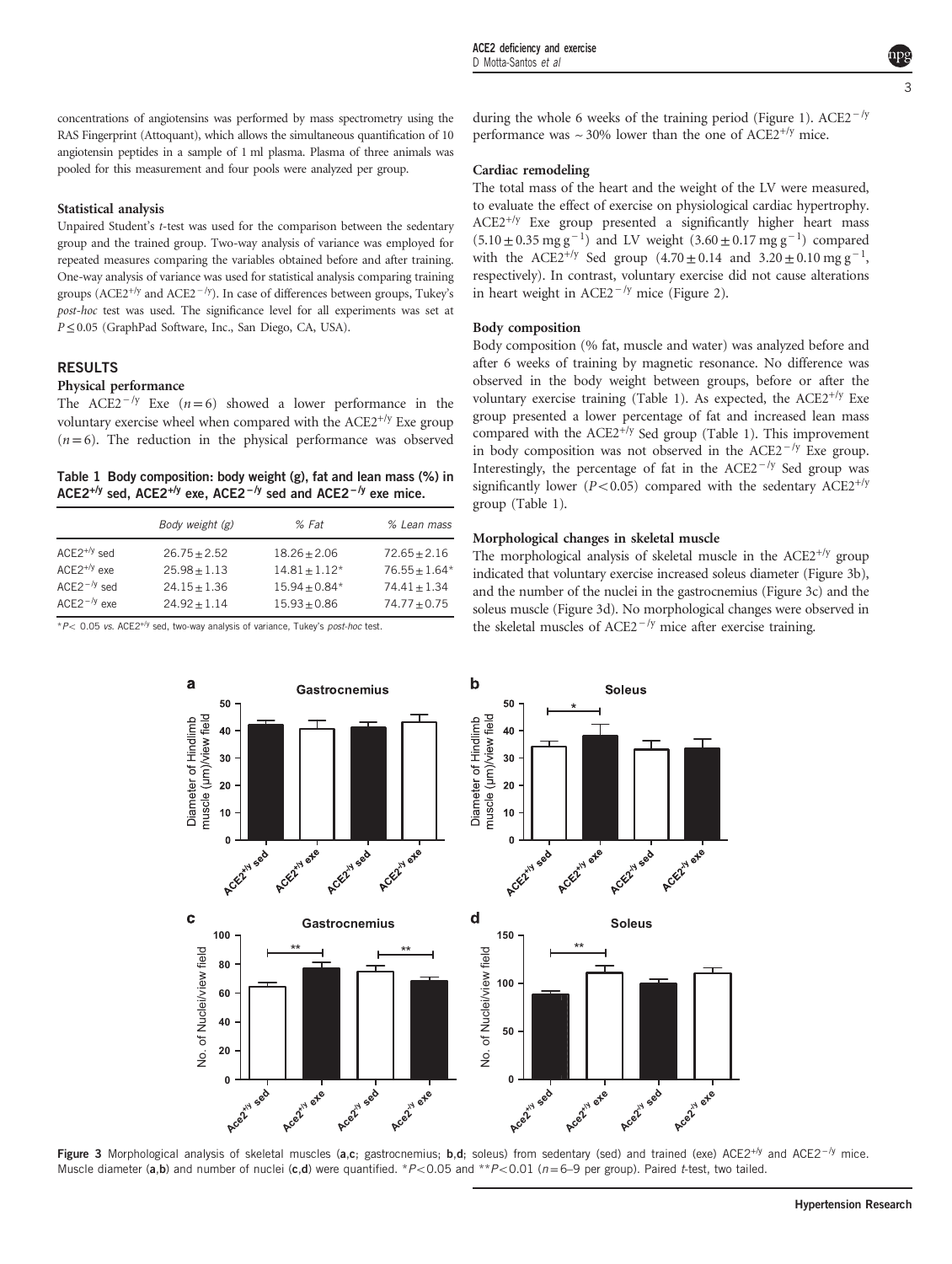ACE2 deficiency and exercise D Motta-Santos et al

# Gene expression of RAS components

Components of the RAS (ACE, ACE2, Mas, AT1 and AT2 receptors) were analyzed by quantitative PCR in the LV and gastrocnemius muscle. Mas expression increased only in the LV of the ACE2<sup>+/y</sup> Exe group (Figure 4a). AT2 gene expression was Components of the RAS (ACE, ACE2, Mas, AT1 and AT2 receptors) were analyzed by quantitative PCR in the LV and gastrocnemius muscle. Mas expression increased only in the LV of the ACE2<sup>+/y</sup> Exe group (Figure 4a). AT2 gene compared with sedentary controls, and to the  $ACE2^{+/y}$  Exe group (Figure 4c). No differences in the AT1 and ACE gene expression in the LV were observed between all groups (Figure 4b and d), whereas ACE2 was downregulated after exercise in the  $ACE2^{+/y}$ mice (Figure 4e). However, analysis of gene expression in skeletal (Figure 4c). No differences in the *AT1* and *ACE* gene expression in the LV were observed between all groups (Figure 4b and d), whereas ACE2 was downregulated after exercise in the ACE2<sup>+/y</sup> mice (Figure 4e). However, an mice compared with sedentary controls [\(Figure 5a\)](#page-5-0). Voluntary exercise did not alter the muscular expression of AT1 ([Figure 5b](#page-5-0)) and AT2 receptors [\(Figure 5c\)](#page-5-0), and ACE2 [\(Figure 5e\)](#page-5-0). An increase in muscular ACE gene expression was observed in both trained groups ([Figure 5d\)](#page-5-0).

#### Angiotensin levels

We measured the plasma concentrations of Ang-(1–8), Ang-(3–8), Ang-(1–10), Ang-(2–7), Ang-(1–7), Ang-(3–7), Ang-(1–5), Ang-(1–9), Ang-(2–8) and Ang-(2–10). Ang-(2–7), Ang-(3–7) and Ang-(2–10) were not detectable. No significant differences were observed in Ang-(3–8), Ang-(2–8) (data not shown), Ang II [\(Figure 6b](#page-6-0)), Ang- (1–7) ([Figure 6d](#page-6-0)), Ang-(1–5) [\(Figure 6e](#page-6-0)) and Ang-(1–8)/Ang-(1–7) levels ([Figure 6f](#page-6-0)) between groups. The levels of Ang I ([Figure 6a](#page-6-0)) were higher in the  $ACE2^{+/y}$  Exe group and the ratio Ang II/Ang I ([Figure 6c\)](#page-6-0) was lower in the ACE2<sup>+/y</sup> Exe group compared with the  $ACE2^{+/y}$  Sed group.

# **DISCUSSION**

**DISCUSSION**<br>The present study showed for the first time that ACE2 deficiency<br>affects physical performance and leads to impaired physiological<br>adaptations to exercise. At the end of the sixth week of training,<br>ACE2<sup>-/y</sup> m affects physical performance and leads to impaired physiological adaptations to exercise. At the end of the sixth week of training,



Figure 4 RAS-related gene expression (a, Mas; b, AT1; c, AT2; d, ACE; e, ACE2) in the LV of sedentary (Sed, black bars) and trained (Exe, white bars) ACE2  $^{+/y}$  and ACE2<sup>-/y</sup> mice. #P=0.06 and \*P<0.05 (n=6–8 per group).

<span id="page-4-0"></span>4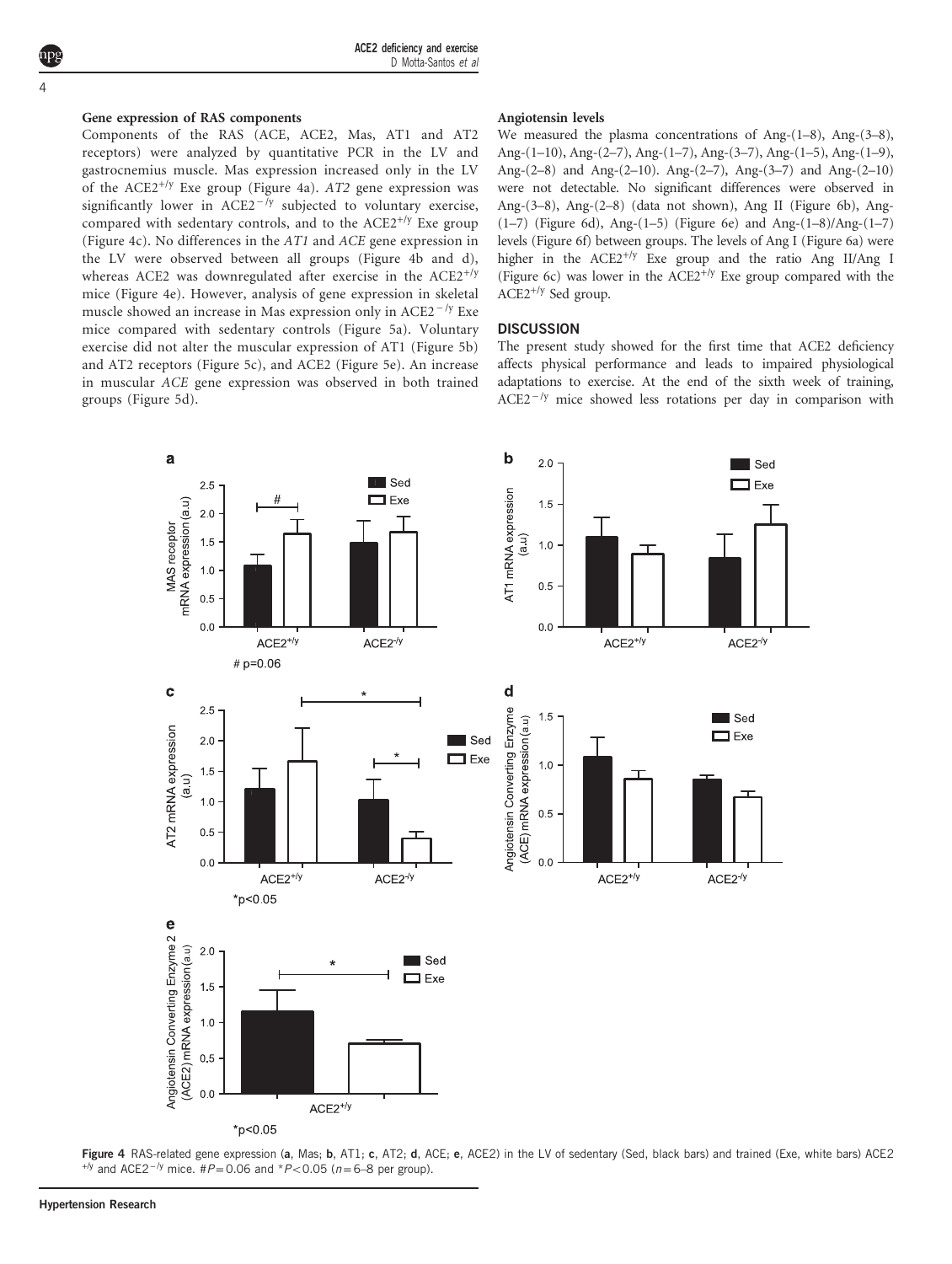ACE2 deficiency and exercise

<span id="page-5-0"></span>

Figure 5 RAS-related gene expression (a, Mas; b, AT1; c, AT2; d, ACE; e, ACE2) in skeletal muscle (gastrocnemius) from sedentary (Sed, black bars) and trained groups (Exe, white bars) of ACE2<sup>+/y</sup> and ACE2<sup>-/y</sup> mice (n=6–8 per group). \*P<0.05.

 $ACE2^{+/y}$ . The physiological remodeling of the heart and muscle, and the improvement of body composition induced by exercise were absent in ACE2 knockout mice

There are no studies in the literature that evaluate the effect of ACE2 deficiency on physical performance. However, the effect of bleomycin treatment on the performance was studied in ACE2- of bleomycin treatment on the performance was studied in ACE2-deficient and control mice.<sup>[18](#page-7-0)</sup> Bleomycin treatment is a model used in mice to induce acute respiratory distress syndrome. The deletion of the *ACE2* gene wors mice to induce acute respiratory distress syndrome. The deletion of the ACE2 gene worsened lung injury induced by bleomycin. A treated with bleomycin presented reduced exercise capacity; however, mice to induce acute respiratory distress syndrome. The deletion of<br>the *ACE2* gene worsened lung injury induced by bleomycin. A<br>treadmill test showed that both groups (ACE2<sup>+/y</sup> and ACE2<sup>−/y</sup>)<br>treated with bleomycin pres interpreted as evidence that the deletion of the ACE2 gene worsens treadmill test showed that both groups (ACE2<sup>+/y</sup> and ACE2<sup>−/y</sup>) treated with bleomycin presented reduced exercise capacity; however, the reduction was greater in the ACE2<sup>−/y</sup> group. This result was interpreted as eviden mice without bleomycin treatment was not evaluated in this study. Thus, it may well be that the reduced physical performance already at lung injury in this model. The physical performance of the ACE2<sup>−/y</sup> mice, without bleomycin treatment was not evaluated in this study. Thus, it may well be that the reduced physical performance already at baseline in ACE the results shown by Rey-Parra et al.<sup>[18](#page-7-0)</sup> Several physiological adaptations induced by physical training have been demonstrated in the heart and skeletal muscle.<sup>19–[21](#page-7-0)</sup> Cardiac hypertrophy can occur in different ways, with physiological remodeling resulting from physical trainin[g22](#page-7-0) and pathological remodeling associated with contractile dysfunction and heart failure.<sup>[23](#page-7-0)</sup> In the present study, we only observed

an increase of cardiac ventricular mass in trained ACE2+/y mice. The Frequend volume of cardiac ventricular mass in trained ACE2<sup>+/y</sup> mice. The reduced volume of training (30% less than ACE<sup>+/y</sup>) in ACE2<sup>−/y</sup> mice may only partially explain the total absence of physiological cardiac hypertrophy in these animals. Guimarães et al.<sup>[24](#page-7-0)</sup> evaluated the effect of swimming training in Mas-knockout mice. These mice presented cardiac hypertrophy after training; however, this was associated with deleterious cardiac effects such as an increased deposition of extracellular matrix proteins. Voluntary running increased Mas expression in the LV of ACE2<sup>+/y</sup> [\(Figure 4a](#page-4-0)). This confirms data of Filho et  $al$ ,<sup>[7](#page-7-0)</sup> who first described that aerobic swimming training induces an increase in Ang-(1–7) associated with an increase in Mas (mRNA and protein) in the LV of trained spontaneously hypertensive rats. Subsequent studies confirmed the activation of the ACE2/Ang-(1–7)/ Mas axis induced by exercise in the heart and vessels[.25,26](#page-7-0) Taken together, these data provide evidence that physiological cardiac hypertrophy is depending on an intact ACE2/Ang-(1–7)/Mas axis.

The ACE2/Ang-(1–7)/Mas axis may also be involved in the adaptation of skeletal muscle to exercise. The increase of Mas together, these data provide evidence that physiological cardiac<br>hypertrophy is depending on an intact ACE2/Ang-(1–7)/Mas axis.<br>The ACE2/Ang-(1–7)/Mas axis may also be involved in the<br>adaptation of skeletal muscle to exer not of  $ACE2^{+/y}$  mice (Figure 5a) can be explained by the fact that Ang II has been shown to increase Mas expression in muscles[.27](#page-7-0) We did not measure the muscular levels of Ang II but Ang II plasma level were expression by exercise in the gastrocnemius muscle of ACE2<sup>−/y</sup> but<br>not of ACE2<sup>+/y</sup> mice (Figure 5a) can be explained by the fact that Ang<br>II has been shown to increase Mas expression in muscles.<sup>27</sup> We did<br>not measure t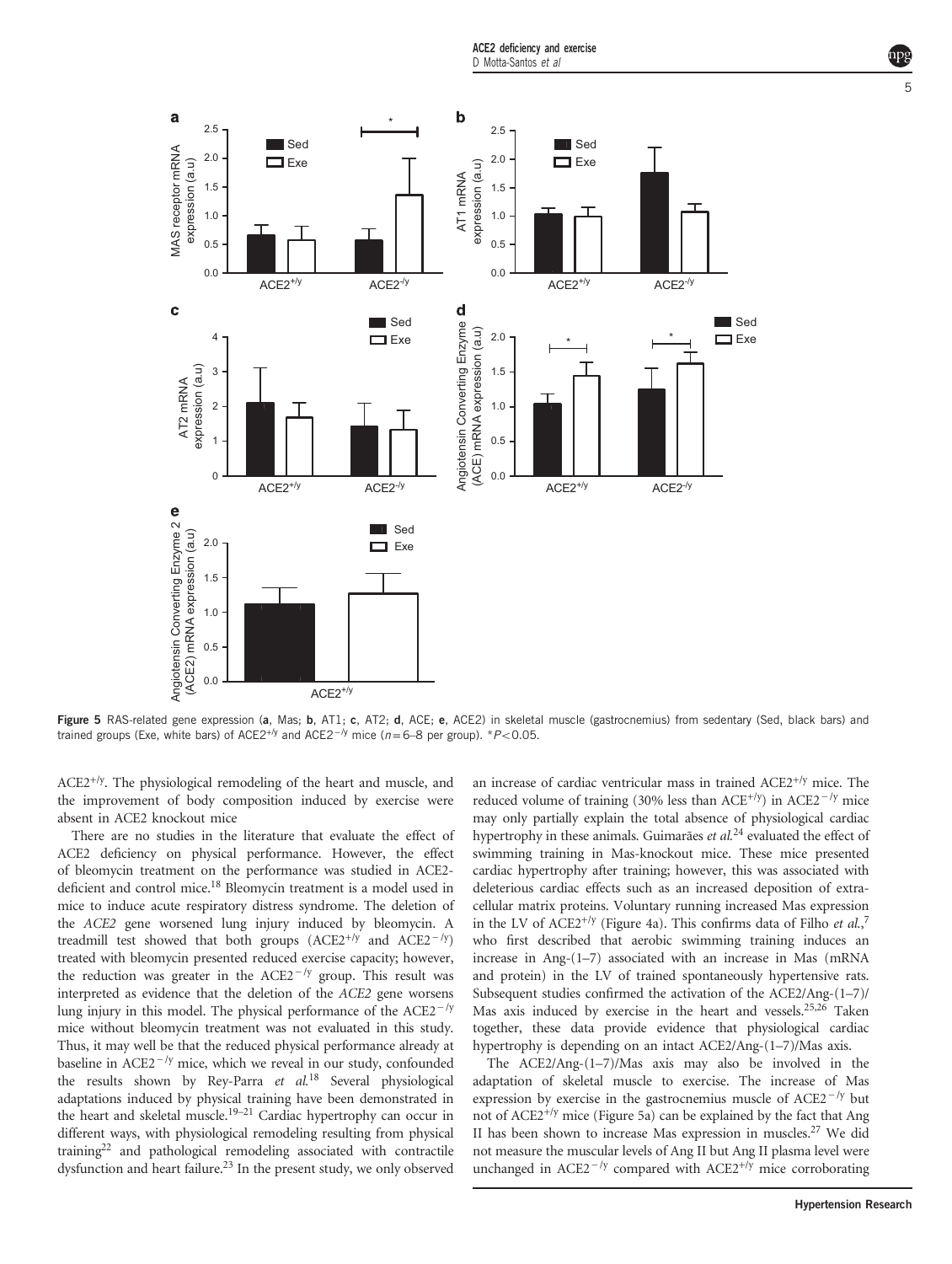<span id="page-6-0"></span>

**Figure 6** Plasma levels of angiotensins (**a**, Ang I; **b**, Ang II; **c**, ratio Ang II/Ang I; **d**, Ang-(1-7); **e**, Ang-(1-5); **f**, ratio Ang-(1-7)/Ang II) in sedentary (Sed, black bars) and trained (Exe, white bars) groups bars) and trained (Exe, white bars) groups of ACE2<sup>+/y</sup> and ACE2<sup>-/y</sup> mice (per group: four pools with three animals each). \*P<0.05.

earlier data.[28](#page-7-0) Recent studies showed that Ang II induces skeletal muscle atrophy by activating the ubiquitin-proteasome system.<sup>[29,30](#page-7-0)</sup> In addition, some pathological models of muscular atrophy (that is, Ang II and lipopolysaccharide treatment and muscular immobilization) induced an increased expression of Mas[.27](#page-7-0) Increased Mas expression is probably a compensatory effect, as we and others have shown that the ACE2/Ang-(1–7)/Mas axis is protective in muscular atrophy models.[28](#page-7-0)–<sup>30</sup> The genetic deletion of Mas induced a highly deteriorated muscular architecture, increased fibrosis and diminished muscle strength in a mouse model of muscular dystrophy.<sup>30</sup> In the present study, we have not investigated whether ACE2 deficiency leads to muscular fibrosis; however, Riquelme et al.<sup>[31](#page-7-0)</sup> showed that ACE2 overexpression in mdx mice reduces fibrosis and decreases infiltration of inflammatory cells. Moreover, muscular dystrophy models presented improvements in locomotor activity and muscle strength when treated with Ang- $(1-7)$ .<sup>32-[34](#page-7-0)</sup>

There are no data in the literature regarding the effect of Ang-(1–7) administration on physical performance. However, an ongoing study in our laboratory shows that oral treatment with Ang-(1–7) decrease muscle damage and maintains the muscle strength after an eccentric exercise session. These data strongly indicate a relationship between Ang-(1–7) and physical performance. muscle damage and maintains the muscle strength after an eccentric exercise session. These data strongly indicate a relationship between Ang-(1–7) and physical performance.<br>The ACE2/Ang-(1–7)/Mas axis seems to be also piv

The ACE2/Ang-(1–7)/Mas axis seems to be also pivotal for did not show an increase in soleus diameter and in the number of nuclei in soleus and gastrocnemius muscles after running, in contrast to control mice ([Figure 3](#page-3-0)). Furthermore, the increase in lean (muscle) mass and the reduction in fat mass observed in the body composition

ACE2 affects skeletal muscle adaptations to physiological and pathological challenges, and these effects are mediated by the change in the relative concentrations of its substrate Ang II, which is deleterious, and its metabolite Ang-(1–7), which is protective for the muscle. We did not observe strong alterations in the plasma concentrations of logical challenges, and these effects are mediated by the change in the relative concentrations of its substrate Ang II, which is deleterious, and its metabolite Ang-(1–7), which is protective for the muscle. We did not o effects of ACE2 on the peptide levels are expected to happen locally in the tissue, in close proximity to the relevant receptors, AT1 and Mas. One limitation of our study is that we did not measure the local angiotensin concentrations in the heart and skeletal muscle. However we would expect that local muscular Ang II levels are elevated, as it has been shown for the kidney and placenta of ACE2-deficient animals in the absence of changes in plasma levels.<sup>[35](#page-7-0)</sup> However, it cannot be excluded that the recently discovered effect of

animals [\(Table 1](#page-3-0)). These observations suggest that the absence of

ACE2 on tryptophan uptake in the gut and the concentrations of this amino acid in the blood $36$  may also contribute to decreased muscle the absence of changes in plasma levels.<sup>35</sup><br>However, it cannot be excluded that the recently discovered effect of<br>ACE2 on tryptophan uptake in the gut and the concentrations of this<br>amino acid in the blood<sup>36</sup> may also c shown to stimulate the expression of myogenic genes. $37$ 

The evidence presented in this study shows that absence of ACE2 impairs physiological adaptations to exercise in skeletal and cardiac muscle, probably due to the effects of ACE2 deficiency on the local RAS in muscular tissue. The evidence presented in this study shows that absence of ACE2<br>pairs physiological adaptations to exercise in skeletal and cardiac<br>uscle, probably due to the effects of ACE2 deficiency on the local<br>S in muscular tissue.<br>F

same level as the controls will be necessary to assess physiological adaptations in these conditions. Furthermore, due to the multiple substrates of ACE2 and various functions of this enzyme several other